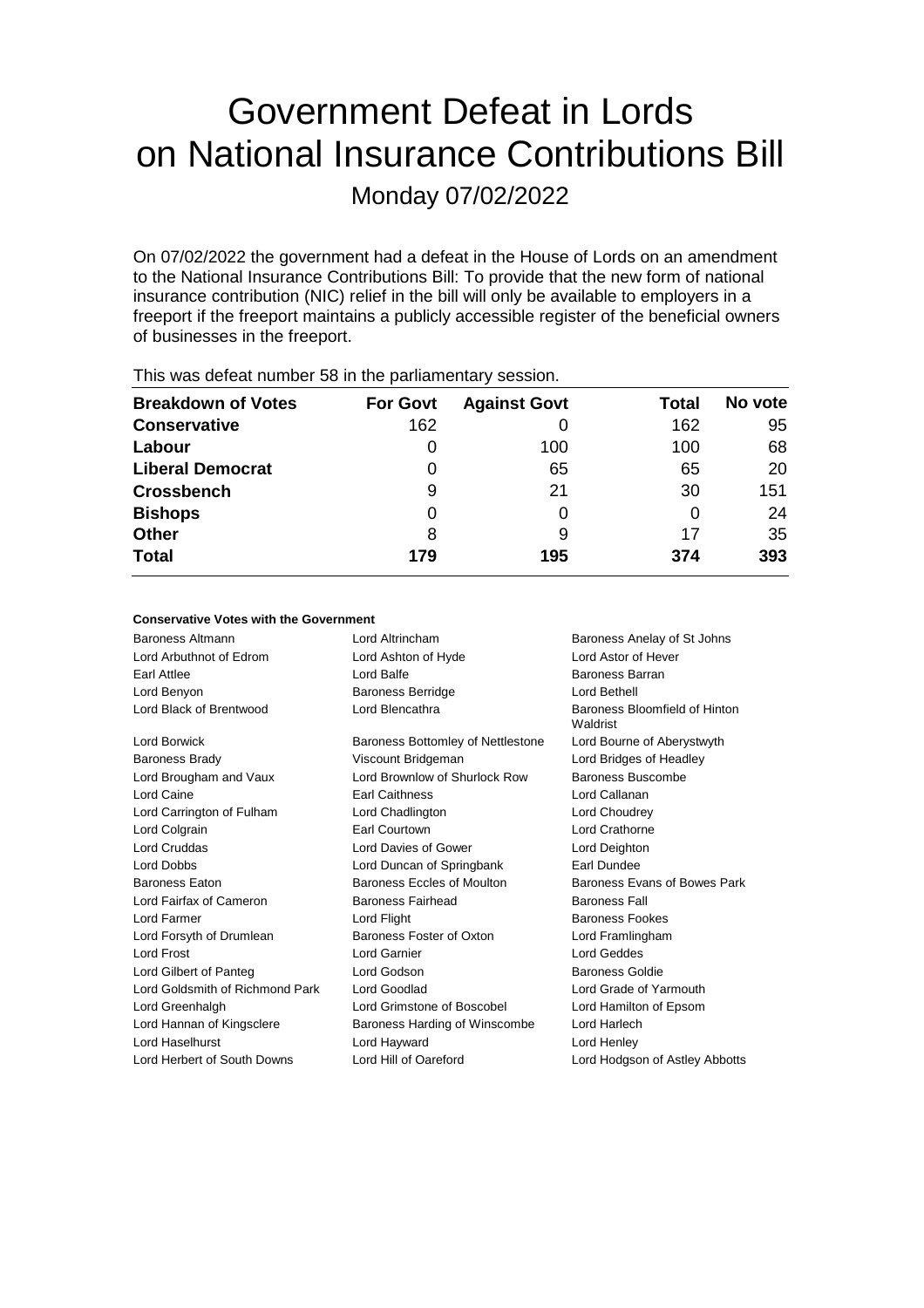Lord Horam Lord Howard of Rising Lord Howard of Lympne Earl Howe **Lord Howell of Guildford** Earl Howe Lord Hunt of Wirral<br>
Lord James of Blackheath **Baroness Jenkin of Kennington** Lord Johnson of Ma Lord Jopling Lord Kamall Lord Keen of Elie Lord Kirkhope of Harrogate Lord Lamont of Lerwick Lord Lancaster of Kimbolton Lord Lang of Monkton **Lord Leigh of Hurley** Lord Lexden Lord Lilley Earl Lindsay Lord Lingfield Earl Liverpool **Lord Livingston of Parkhead** Lord Lucas Lord Mancroft **Baroness Manzoor** Baroness Manzoor **Lord McColl of Dulwich** Baroness McIntosh of Pickering Lord McLoughlin Lord Mendoza Baroness Meyer **Baroness Mobarik** Baroness Mobarik Baroness Mobarik Buke of Montrose Baroness Morrissey Lord Moylan Lord Naseby Baroness Noakes Lord Norton of Louth Lord Offord of Garvel Lord Parkinson of Whitley Bay Baroness Penn Baroness Pidding Lord Polak Lord Popat Lord Porter of Spalding Lord Price **Lord Reay Community** Lord Reay **Baroness Redfern** Lord Risby **Lord Robathan** Baroness Rock Baroness Sanderson of Welton Lord Sandhurst Lord Sarfraz Lord Sassoon **Baroness Sater** Baroness Sater **Baroness** Scott of Bybrook Baroness Seccombe **Lord Selkirk of Douglas** Baroness Shackleton of Belgravia Lord Sharpe of Epsom Lord Sheikh Lord Sherbourne of Didsbury Lord Shinkwin **Lord Smith of Hindhead** Baroness Stedman-Scott Lord Stewart of Dirleton Baroness Stowell of Beeston Lord Strathclyde **Baroness Stroud Community Baroness Sugg Lord Suri** Lord Taylor of Holbeach Viscount Trenchard Lord True Lord Tugendhat **Baroness Vere of Norbiton** Lord Wei Lord Willetts **Baroness Williams of Trafford** Lord Wolfson of Tredegar Baroness Wyld Lord Young of Cookham Viscount Younger of Leckie

Baroness Hodgson of Abinger Lord Holmes of Richmond Baroness Hooper Baroness Jenkin of Kennington Lord Johnson of Marylebone

Lord Nash Baroness Neville-Jones Baroness Nicholson of Winterbourne

#### **Conservative Votes against the Government**

#### **Labour Votes with the Government**

# **Labour Votes against the Government**

Baroness Andrews **Baroness Armstrong of Hill Top** Lord Bach Lord Bassam of Brighton **Baroness Blake of Leeds** Lord Blunkett Lord Boateng Lord Bradley Lord Bragg Lord Brooke of Alverthorpe Lord Browne of Ladyton Lord Cashman Lord Clark of Windermere Lord Coaker Lord Collins of Highbury Baroness Corston Baroness Crawley Lord Davies of Oldham Lord Davies of Stamford **Lord Davies of Brixton** Baroness Donaghy Baroness Drake Lord Dubs Lord Elder Lord Faulkner of Worcester Lord Foulkes of Cumnock Baroness Gale Baroness Golding Lord Grocott Lord Hacking Lord Hain Viscount Hanworth Lord Harris of Haringey Baroness Healy of Primrose Hill Lord Hendy **Baroness Henig** Baroness Henig Lord Hollick Lord Howarth of Newport Lord Hunt of Kings Heath Lord Jones Baroness Jones of Whitchurch Lord Jordan Lord Kennedy of Southwark Lord Khan of Burnley Baroness Kingsmill Lord Knight of Weymouth Baroness Lawrence of Clarendon Lord Lennie

Lord Adonis Lord Alli Lord Anderson of Swansea Lord Liddle **Lord Lipsey** Lord Lipsey **Baroness Lister of Burtersett** 

Baroness Chakrabarti Viscount Chandos Baroness Chapman of Darlington Lord Haskel **Baroness Hayman of Ullock** Baroness Hayter of Kentish Town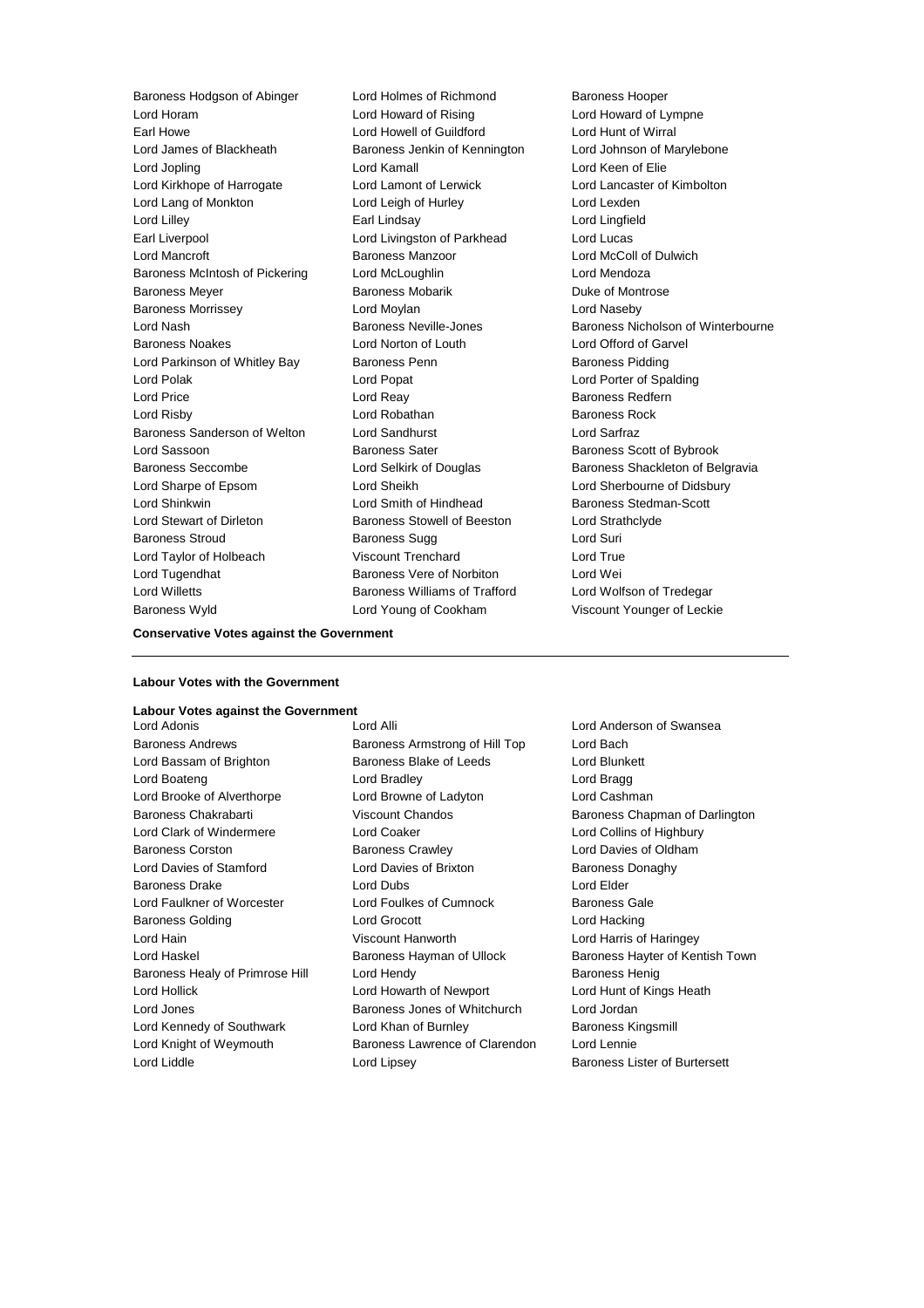Lord McConnell of Glenscorrodale Baroness McIntosh of Hudnall Lord McNicol of West Kilbride Baroness Merron **Example 2** Lord Monks Lord Morgan<br>
Lord Murphy of Torfaen **Example 2 Baroness Osamor** Cord Pendry Lord Murphy of Torfaen **Baroness Osamor** Cord Pendry<br>
Lord Ponsonby of Shulbrede Baroness Prosser **Baroness Quin**<br>
Baroness Quin Lord Ponsonby of Shulbrede Lord Radice **Baroness Ramsay of Cartvale** Baroness Rebuck Lord Reid of Cardowan Baroness Ritchie of Downpatrick Lord Robertson of Port Ellen Lord Rooker Lord Rosser Lord Sawyer Baroness Sherlock **Lord Sikka** Lord Sikka Lord Snape<br>
Viscount Stansgate **Lord Shape Baroness Taylor of Bolton** Lord Tomlinson Viscount Stansgate **Baroness Taylor of Bolton** Lord Tomlinson<br>
Lord Touhig Lord Tomlinson<br>
Lord Triesman **Lord Tomling** Lord Touhig **Lord Triesman** Lord Turnberg Lord Watson of Invergowrie Lord Watts Baroness Wheeler **Baroness Whitaker Baroness Whitaker** Lord Whitty Baroness Wilcox of Newport Lord Wood of Anfield Lord Woodley Baroness Young of Old Scone

#### **Liberal Democrat Votes with the Government**

| Liberal Democrat Votes against the Government |                                      |                                |
|-----------------------------------------------|--------------------------------------|--------------------------------|
| Lord Addington                                | Lord Alderdice                       | Lord Allan of Hallam           |
| Baroness Bakewell of Hardington<br>Mandeville | <b>Baroness Barker</b><br>Lord Beith |                                |
| Baroness Benjamin                             | Baroness Bonham-Carter of Yarnbury   | Baroness Bowles of Berkhamsted |
| <b>Baroness Brinton</b>                       | Lord Bruce of Bennachie              | Baroness Burt of Solihull      |
| Lord Campbell of Pittenweem                   | Lord Clement-Jones                   | Lord Dholakia                  |
| <b>Baroness Doocey</b>                        | Baroness Featherstone                | Lord Foster of Bath            |
| Lord Fox                                      | Baroness Garden of Frognal           | Lord German                    |
| Lord Goddard of Stockport                     | <b>Baroness Grender</b>              | <b>Baroness Hamwee</b>         |
| Baroness Harris of Richmond                   | <b>Baroness Humphreys</b>            | Lord Hussain                   |
| Baroness Hussein-Ece                          | Baroness Janke                       | <b>Baroness Jolly</b>          |
| Lord Jones of Cheltenham                      | Baroness Kramer                      | Baroness Ludford               |
| Lord Marks of Henley-on-Thames                | Lord McNally                         | <b>Baroness Northover</b>      |
| Lord Oates                                    | Lord Paddick                         | Lord Palmer of Childs Hill     |
| <b>Baroness Parminter</b>                     | <b>Baroness Pinnock</b>              | Lord Purvis of Tweed           |
| Baroness Randerson                            | Lord Razzall                         | Lord Redesdale                 |
| Lord Rennard                                  | Baroness Scott of Needham Market     | Lord Scriven                   |
| Lord Sharkey                                  | Baroness Sheehan                     | Lord Shipley                   |
| Baroness Smith of Newnham                     | Lord Stoneham of Droxford            | Lord Strasburger               |
| Lord Stunell                                  | Lord Taverne                         | Lord Teverson                  |
| Baroness Thomas of Winchester                 | Lord Thomas of Gresford              | <b>Baroness Thornhill</b>      |
| Viscount Thurso                               | Lord Tope                            | Baroness Tyler of Enfield      |
| Lord Wallace of Saltaire                      | <b>Baroness Walmsley</b>             |                                |

### **Crossbench Votes with the Government**

| Lord Best                                      | Lord Brown of Eaton-under-Heywood         | Viscount Craigavon       |
|------------------------------------------------|-------------------------------------------|--------------------------|
| Earl Erroll                                    | Lord Laming                               | <b>Baroness Meacher</b>  |
| Lord Patel                                     | Lord Rowe-Beddoe                          | Duke of Wellington       |
| <b>Crossbench Votes against the Government</b> |                                           |                          |
| Lord Aberdare                                  | Lord Alton of Liverpool                   | Lord Anderson of Ipswich |
| <b>Baroness Boycott</b>                        | Baroness Campbell of Surbiton             | Earl Clancarty           |
| Baroness D'Souza                               | Baroness Grey-Thompson                    | Baroness Hayman          |
| Lord Hogan-Howe                                | Lord Hope of Craighead                    | Lord Londesborough       |
| Lord Loomba                                    | Lord Low of Dalston                       | Baroness Masham of Ilton |
| Baroness O'Loan                                | Lord Russell of Liverpool<br>Lord Pannick |                          |
| Lord Sentamu                                   | <b>Baroness Watkins of Tavistock</b>      | Baroness Wheatcroft      |